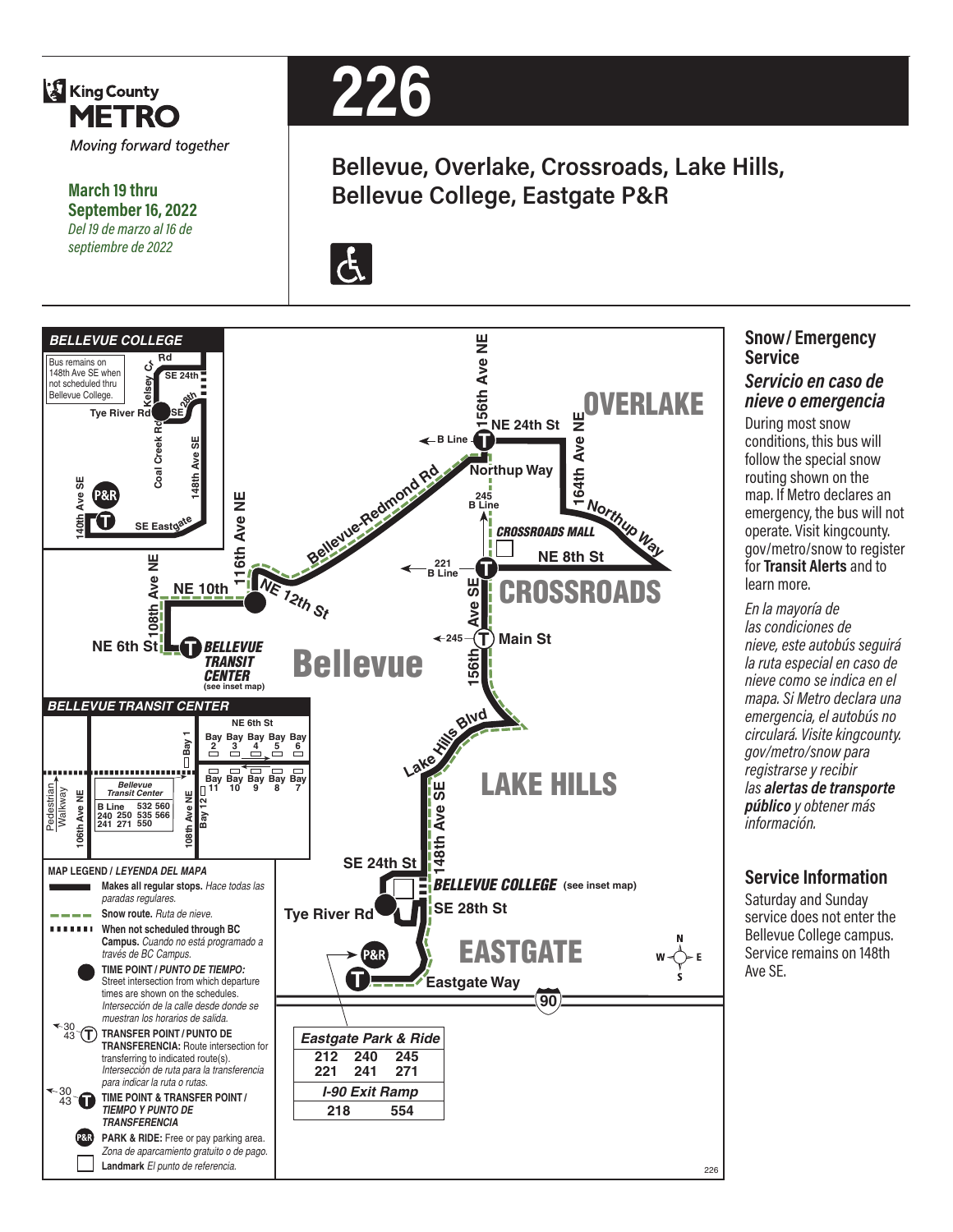### Route 226 Monday thru Friday to Crossroads, Bellevue

*Servicio de lunes a viernes a Crossroads, Bellevue*

### Route 226 Monday thru Friday to Crossroads, Eastgate

*Servicio de lunes a viernes a Crossroads, Eastgate*

|                                             |              |              | Crossroads                                            |                     |                       |
|---------------------------------------------|--------------|--------------|-------------------------------------------------------|---------------------|-----------------------|
| <b>Bellevue TC</b><br>Bay 11                | 116th Ave NE | & NE 24th St | NE 10th St & 156th Ave NE 156th Ave NE<br>& NE 8th St | Bellevue<br>College | Eastgate<br>P&R Bay 2 |
| Stop #68001                                 | Stop #67595  | Stop #68370  | Stop #68440                                           | Stop #72983         | Stop #67015           |
| 5:42                                        | 5:45         | 5:54         | 6:03                                                  | 6:12                | 6:18                  |
| 6:12                                        | 6:15         | 6:24         | 6:33                                                  | 6:44                | 6:51                  |
| 6:42                                        | 6:45         | 6:56         | 7:08                                                  | 7:19                | 7:26                  |
| 7:09                                        | 7:12         | 7:23         | 7:35                                                  | 7:46                | 7:54                  |
| 7:42                                        | 7:45         | 7:57         | 8:10                                                  | 8:221               | 8:30 <sup>‡</sup>     |
| 8:12                                        | 8:15         | 8:28         | 8:42                                                  | 8:54 <sup>‡</sup>   | 9:02 <sup>‡</sup>     |
| 8:45                                        | 8:48         | 9:01         | 9:14                                                  | 9:26#               | 9:34                  |
| 9:08                                        | 9:11         | 9:23         | 9:36                                                  | 9:48‡               | $9:55^{\ddagger}$     |
| 9:42                                        | 9:45         | 9:56         | 10:08                                                 | 10:19‡              | 10:26‡                |
| 10:11                                       | 10:14        | 10:25        | 10:37                                                 | 10:48‡              | 10:55‡                |
| 10:43                                       | 10:46        | 10:57        | 11:09                                                 | 11:20‡              | 11:27‡                |
| 11:12                                       | 11:15        | 11:26        | 11:38                                                 | 11:49‡              | 11:56‡                |
| 11:46                                       | 11:49        | 12:00        | 12:12                                                 | 12:23‡              | 12:30‡                |
| 12:18                                       | 12:21        | 12:32        | 12:44                                                 | 12:55‡              | 1:02‡                 |
| 12:50                                       | 12:54        | 1:06         | 1:19                                                  | 1:30‡               | 1:37‡                 |
| 1:22                                        | 1:26         | 1:38         | 1:51                                                  | 2:02 <sup>‡</sup>   | 2:09 <sup>‡</sup>     |
| 1:54                                        | 1:58         | 2:10         | 2:23                                                  | 2:34 <sup>‡</sup>   | $2:41 \;$             |
| 2:15                                        | 2:19         | 2:31         | 2:44                                                  | 2:55‡               | $3:02\ddagger$        |
| 2:45                                        | 2:49         | 3:03         | 3:17                                                  | 3:30#               | 3:38 <sup>‡</sup>     |
| 3:15                                        | 3:19         | 3:33         | 3:47                                                  | 4:00‡               | 4:08‡                 |
| 3:47                                        | 3:51         | 4:05         | 4:19                                                  | 4:33‡               | 4:42‡                 |
| 4:15                                        | 4:19         | 4:33         | 4:48                                                  | 5:02#               | 5:11                  |
| 4:45                                        | 4:49         | 5:04         | 5:19                                                  | 5:331               | 5:42 <sup>‡</sup>     |
| 5:13                                        | 5:17         | 5:32         | 5:47                                                  | $6:01\pm$           | 6:10                  |
| 5:45                                        | 5:49         | 6:04         | 6:19                                                  | 6:33‡               | $6:41 \;$             |
| 6:20                                        | 6:24         | 6:39         | 6:52                                                  | 7:04                | 7:10                  |
| 6:50                                        | 6:53         | 7:05         | 7:17                                                  | 7:27                | 7:33                  |
| 7:17                                        | 7:20         | 7:30         | 7:42                                                  | 7:52                | 7:58                  |
| 7:45                                        | 7:48         | 7:58         | 8:08                                                  | 8:18                | 8:24                  |
| 8:45                                        | 8:48         | 8:58         | 9:08                                                  | 9:18                | 9:24                  |
| 9:45                                        | 9:48         | 9:58         | 10:08                                                 | 10:18               | 10:24                 |
| 10:50                                       | 10:54        | 11:04        | 11:14                                                 |                     | 11:24                 |
| 11:50                                       | 11:54        | 12:04        | 12:14                                                 |                     | 12:24                 |
| <b>Bold PM time</b><br>ŧ<br>Estimated time. |              |              |                                                       |                     |                       |

#### **Holiday Information** *Información sobre días festivos*

This route will operate its Sunday schedule on the following holidays. *Esta ruta operará según su horario de domingo en los siguientes días festivos.*

| <b>Memorial Day</b>     | May 30          |
|-------------------------|-----------------|
| Día de los Caídos       | 30 de mayo      |
| Independence Day        | July 4          |
| Día de la independencia | 4 de julio      |
| Labor Day               | September 5     |
| Día del Trabajo         | 5 de septiembre |